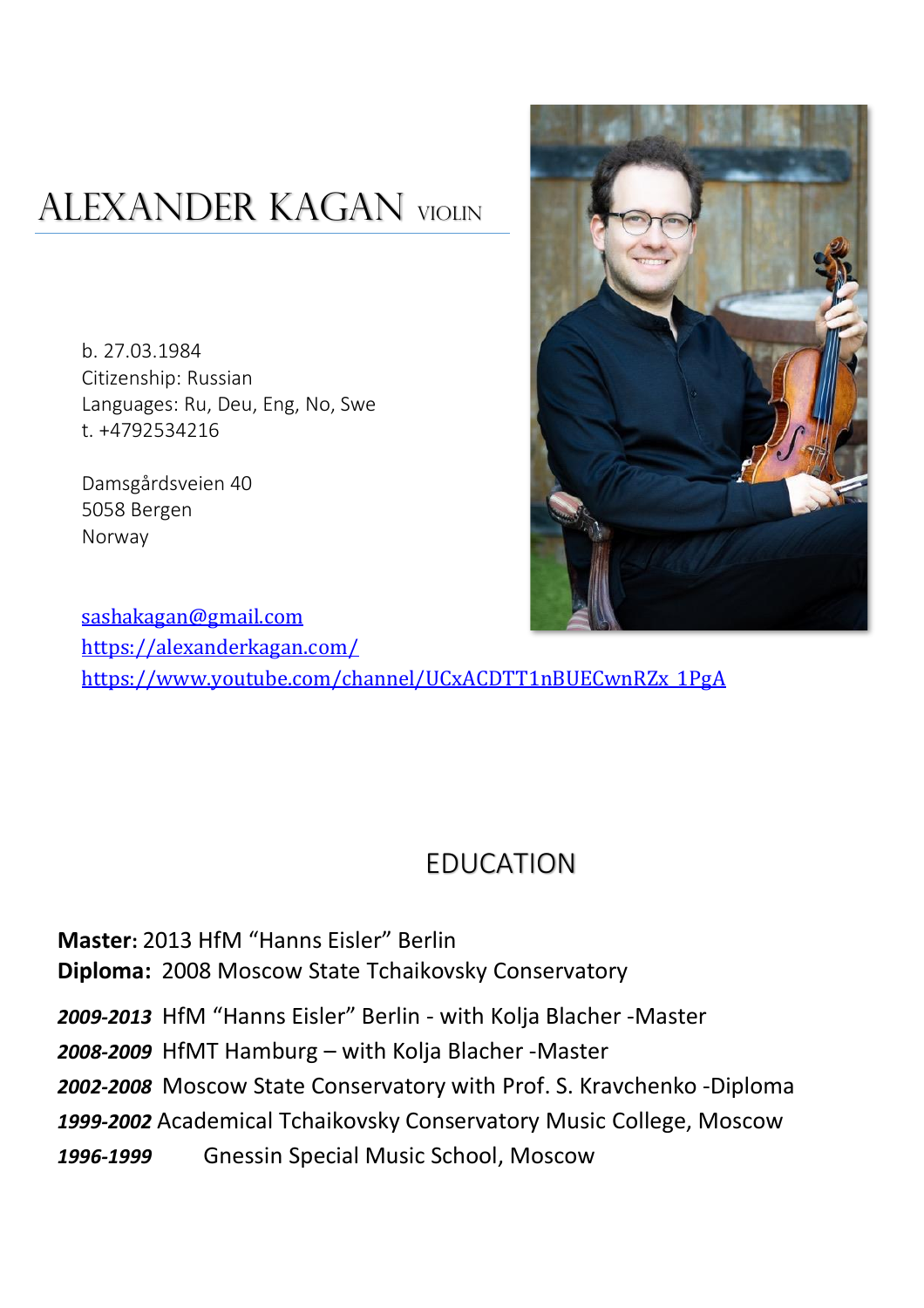#### EMPLOYMENT AND WORK EXPERIENCE

- **1 st Concertmaster in Bergen Philharmonic Orchestra, Norway from 2020**
- **1 st Concertmaster at Norrlandsoperan Umeå, Sweden (2016-2020)**
- **2 nd Concertmaster in Bergen Philharmonic Orchestra (2012 - 2016)**
- **Member of the Dahlkvist String Quartet in Sweden since 2018**
- **Member of the Lucerne Festival Orchestra under Claudio Abbado, R. Chailly, Andris Nelsons, B. Haitink**

(Summer Festivals in Lucerne CH and worldwide Tours since 2003 to and incl. 2018)

- 1<sup>st</sup> Concertmaster for a production of Puccini's "Boheme" in English National Opera in London Feb-April 2022
- 1<sup>st</sup> Concertmaster Malaysian Philharmonic Nov-Dec 2019
- 1<sup>st</sup> Concertmaster in Trondheim Symphony Orchestra in January 2019 and March 2019, Norway
- 1<sup>st</sup> Concertmaster in Buffalo Philharmonic NY, USA at Gala Season Opening Concert with Thomas Hampson and JoAnn Falletta Septemer 2018 and 2 concerts in a Symphony week in January 2019
- 1<sup>st</sup> Concertmaster in Swedish Radio Orchestra January 2018
- Associate Concertmaster in Swedish Radio Orchestra October 2017
- 1<sup>st</sup> & 2<sup>nd</sup> Concertmaster in Royal Stockholm Philharmonic Orchestra 11 Weeks (2016-2017)
- 1<sup>st</sup> Concertmaster Royal Swedish Opera April-May 2016
- $\bullet$  1<sup>st</sup> Concertmaster in a recording of "Job" by V. Williams (solo) with Sir Andrew Davis and Bergen Philharmonic on the Chandos label 2016
- $\bullet$  1<sup>st</sup> Concertmaster in DSO Berlin in a concert with J. Belohlavek at the Berliner Philharmonie in April 2016
- Assistant Concertmaster Göteborg Symphony multiple Weeks in 2015, 2016
- 1st Concertmaster in Casa da Musica Porto Portugal June 2015
- 1st Concertmaster Deutsche Radio Philharmonie Saarbrücken Kaiserslautern in July, November, December 2013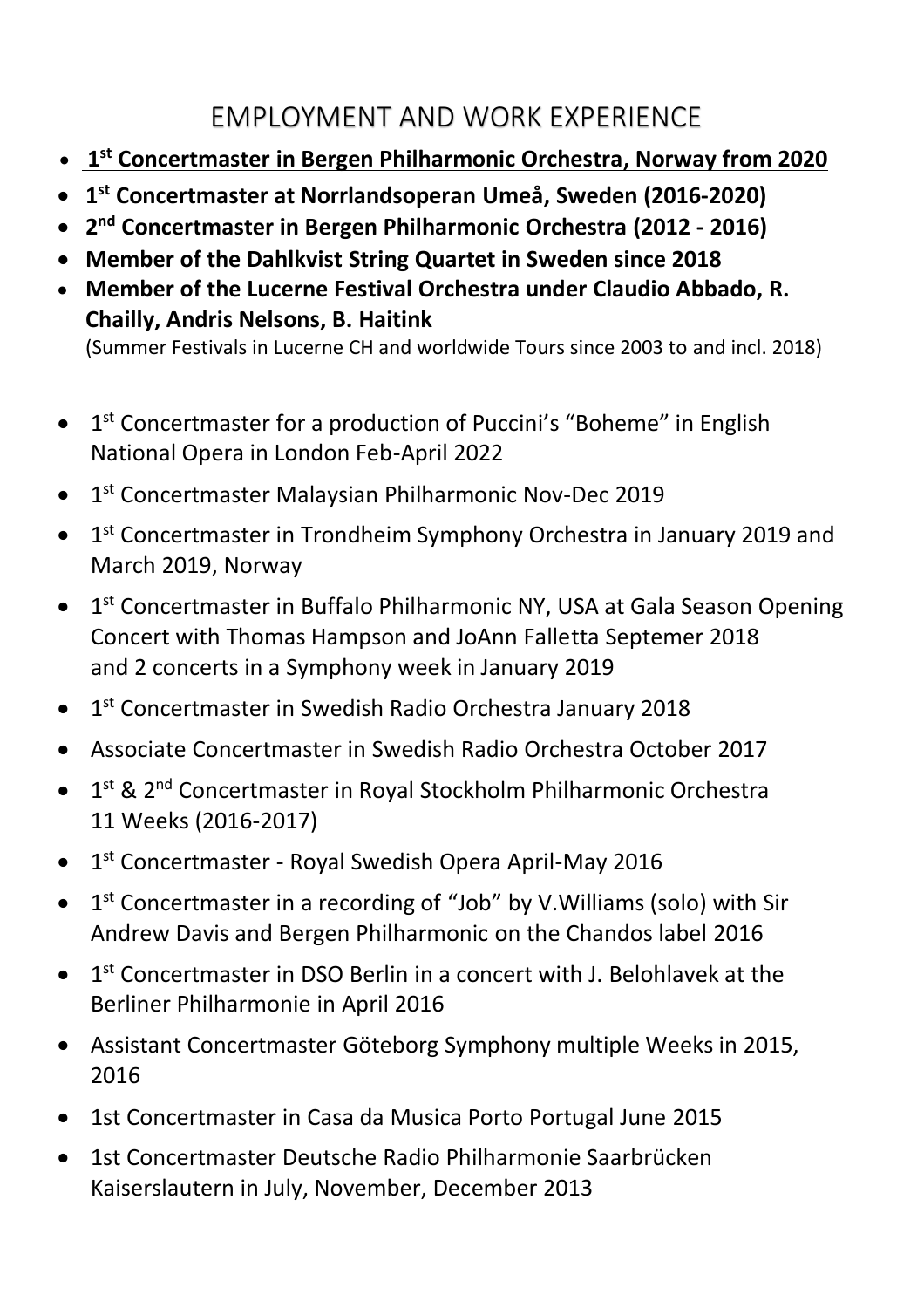## NOTABLE CONCERTS

- Fartein Valen Violin Concerto with Bergen Philharmonic Orchestra May '22
- Bartok Violin Sonata with Vikingur Olafsson in Bergen Feb 2021
- W. Walton Violin Concerto in Umeå, Stockholm and Sundsvall with the Norrlandsoperan Symphony Orchestra and JoAnn Falletta 2019
- E. Lalo Symfonie Espagnole December 2015 with Orchestra Classical Madeira, Portugal
- 2 Concerts as Soloist with Bergen Philharmonic Orchestra under Andrew Manze und Andrew Litton in June 2014
- Brahms Violinconcertot with the "Svetlanov" State Orchestra in the Moscow Philharmonic Hall in April 2012
- Beethoven Violinconerto in the "Grand" Hall of the Moscow Tchaikovsky Conservatory in January 2012.
- Prokofiev 2<sup>er</sup> Violinconcerto in Teatro del Verme Milano March 2012
- With Acadamic Philharmonic Orchestra in Nizhniy Novgorod, Russia: Multiple times with diverse violin concertos including: Mendelssohn, Bruch, Prokofiev, Brahms, Sibelius, Mozart, Saint-Saens
- St. Petersburg Philharmonic Orchestra Chausson and Saint-Saens in November 2010
- Prokofiev 1 with "Hermitage" Orchestra St. Petersburg 2009
- With the Moscow Philharmonic Orchestra and Yuri Simonov in 2008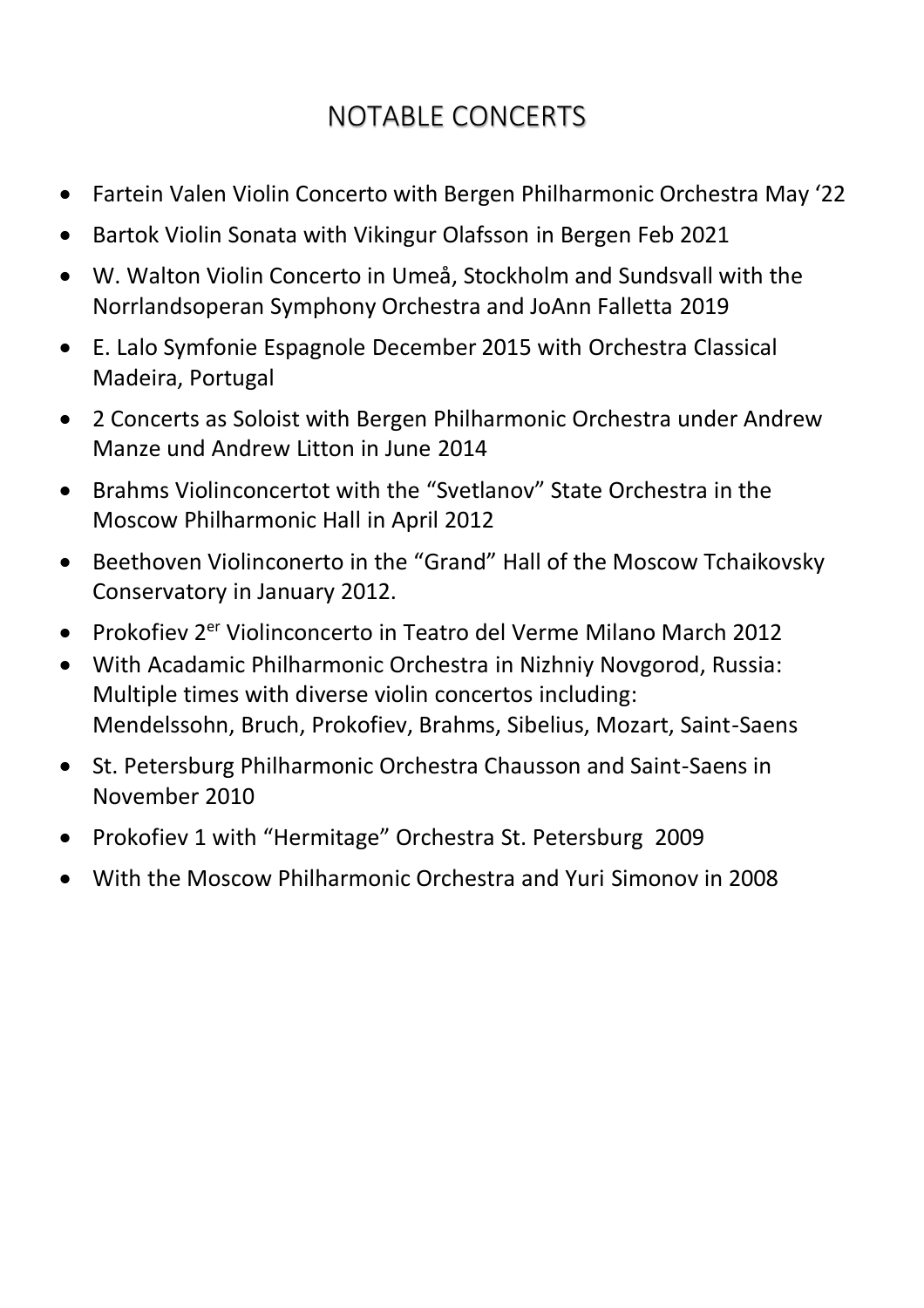#### **FESTIVALS**

- Seoul Spring Chamber Music Festival 2013
- Oleg Kagan Musikfest Kreuth from 1998 to 2012
- "Dedication" Festival in Moscow
- Ars Longa Moscow
- December Evenings, Moscow 2008
- Kuhmo Chamber Music Festival in Finland 2009
- Hardingtonar as Solist with Andrew Litton and Bergen Philharmonic 2014

#### COLLABORATION IN CHAMBER ENSEMBLES WITH

Natalia Gutman, Elisso Wirssaladze, Vikingur Olafsson, Freddy Kempf, Jérôme Pernoo, Romain Guyot, Vasiliy Lobanov, Pavel Vernikov, Vladimir Mendelsson, Hagai Shaham, Alexander Buzlov, Eduard Brunner, Kolja Blacher and others.

### 1 st CONCERTMASTER WEEKS WITH CONDUCTORS

Sir Mark Elder, David Zinman (Dvorak 7), Juanjo Mena, Sir Andrew Davis (Chandos Recording), Jiri Belohlavek (Dvorak 8 with DSO Berlin), Francois Xavier Roth (Strauss, Don Juan), Lawrence Renes (Falstaff), Stéphane Denève, JoAnn Falletta, Nathalie Stutzmann, Andrew Litton, Edward Gardner

#### INSTRUMENT

G.B. Guadagnini 1780 granted by a private sponsor in Norway